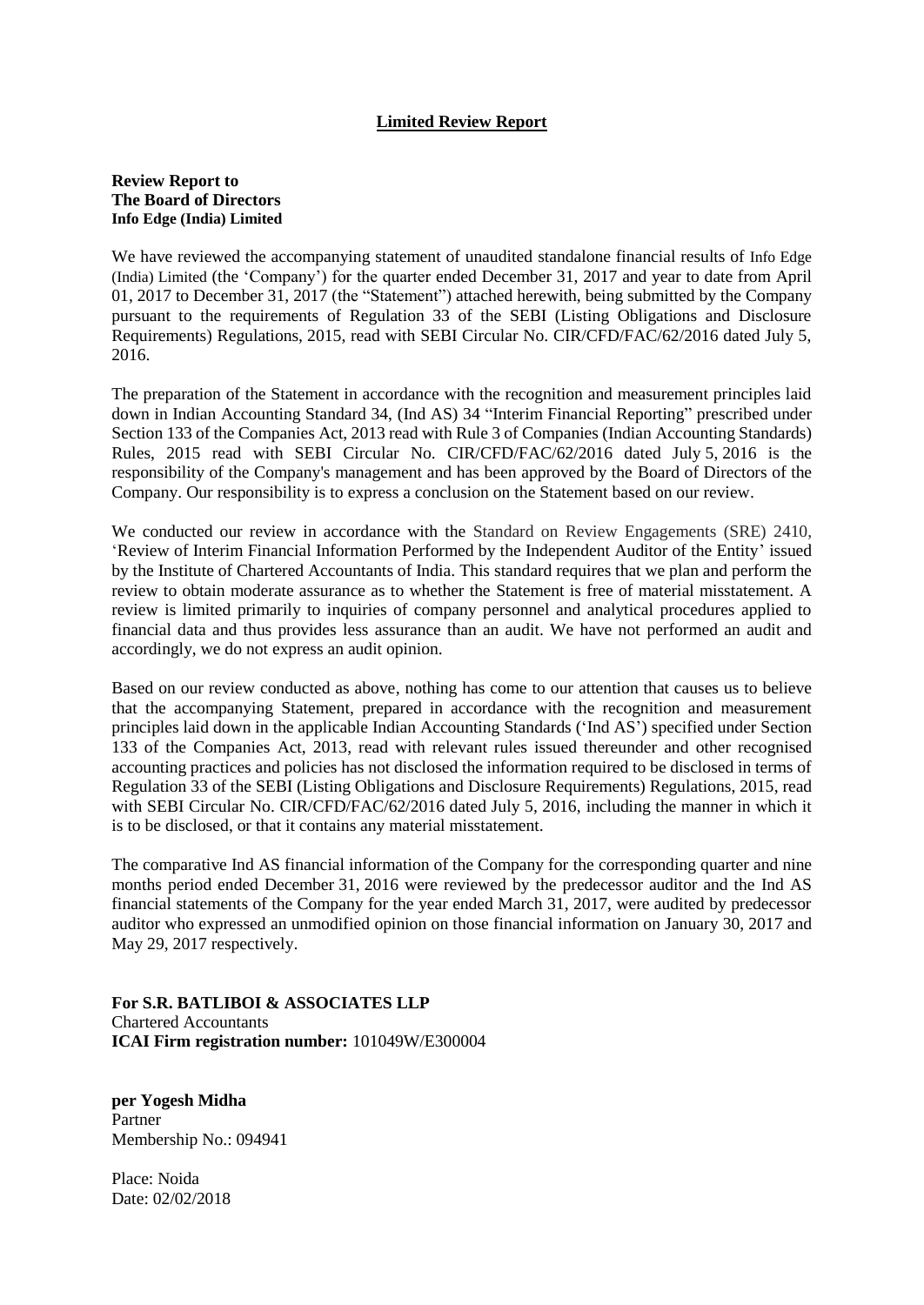| <b>Info Edge (India) Limited</b>                                                                                                                                                                                              |                                                      |                                                      |                                                                              |                                                          |                                                          |                                                          |
|-------------------------------------------------------------------------------------------------------------------------------------------------------------------------------------------------------------------------------|------------------------------------------------------|------------------------------------------------------|------------------------------------------------------------------------------|----------------------------------------------------------|----------------------------------------------------------|----------------------------------------------------------|
| Regd. Office : Ground Floor, GF-12A, 94, Meghdoot Building, Nehru Place, New Delhi - 110019                                                                                                                                   |                                                      |                                                      |                                                                              |                                                          |                                                          |                                                          |
| CIN: L74899DL1995PLC068021, Tel no. : 0120-3082000, Fax: 0120-3082095, URL: www.infoedge.in, Email: investors@naukri.com<br>STATEMENT OF STANDALONE UNAUDITED RESULTS FOR THE QUARTER AND NINE MONTHS ENDED DECEMBER 31, 2017 |                                                      |                                                      |                                                                              |                                                          |                                                          |                                                          |
| <b>PART I</b>                                                                                                                                                                                                                 |                                                      |                                                      |                                                                              |                                                          |                                                          | Amount in ₹(Mn)                                          |
| <b>Particulars</b>                                                                                                                                                                                                            | 3 months ended<br>31/12/2017                         | Preceding 3<br>months ended<br>30/09/2017            | <b>Corresponding 3</b><br>months ended in<br>the previous year<br>31/12/2016 | 9 months ended<br>31/12/2017                             | Corresponding 9<br>months ended<br>31/12/2016            | Previous year ended<br>31/03/2017                        |
|                                                                                                                                                                                                                               | (Unaudited)                                          | (Unaudited)                                          | (Unaudited)                                                                  | (Unaudited)                                              | (Unaudited)                                              | (Audited)                                                |
| 1. Income<br>Revenue from operations                                                                                                                                                                                          | 2,271.60                                             | 2,252.07                                             | 1,860.95                                                                     | 6,748.31                                                 | 5,936.90                                                 | 8,021.06                                                 |
| Other income                                                                                                                                                                                                                  | 219.89                                               | 261.79                                               | 250.36                                                                       | 745.61                                                   | 511.87                                                   | 625.23                                                   |
| <b>Total Income</b>                                                                                                                                                                                                           | 2,491.49                                             | 2,513.86                                             | 2,111.31                                                                     | 7,493.92                                                 | 6,448.77                                                 | 8,646.29                                                 |
| 2. Expenses:<br>a) Employee benefits expense<br>b) Finance costs<br>c) Network, internet and other direct charges<br>d) Advertising and promotion cost<br>e) Depreciation and amortisation expense<br>f) Other expenses       | 954.16<br>0.21<br>37.46<br>255.52<br>52.52<br>236.03 | 937.69<br>0.28<br>30.51<br>175.68<br>53.07<br>220.14 | 938.10<br>0.25<br>40.22<br>184.30<br>62.96<br>227.69                         | 2,882.86<br>0.66<br>101.95<br>685.38<br>159.98<br>698.34 | 2,815.88<br>0.79<br>142.27<br>663.49<br>184.36<br>672.16 | 3,751.58<br>1.00<br>172.58<br>880.53<br>240.55<br>941.47 |
| <b>Total expenses</b>                                                                                                                                                                                                         | 1,535.90                                             | 1,417.37                                             | 1,453.52                                                                     | 4,529.17                                                 | 4,478.95                                                 | 5,987.71                                                 |
| 3. Profit before exceptional items and tax (1-2)                                                                                                                                                                              | 955.59                                               | 1,096.49                                             | 657.79                                                                       | 2,964.75                                                 | 1,969.82                                                 | 2,658.58                                                 |
| 4. Exceptional items (Refer Note no. 7)                                                                                                                                                                                       | 169.19                                               | 40.84                                                |                                                                              | 210.03                                                   |                                                          | 39.84                                                    |
| 5. Profit before tax (3-4)                                                                                                                                                                                                    | 786.40                                               | 1,055.65                                             | 657.79                                                                       | 2,754.72                                                 | 1,969.82                                                 | 2,618.74                                                 |
| 6. Tax expense<br>(a) Current Tax<br>(b) Tax reversals/charge for prior periods (Refer Note no. 8)<br>(c) Deferred tax                                                                                                        | 265.14<br>(12.23)                                    | 320.02<br>(49.87)                                    | 178.01<br>8.63                                                               | 887.02<br>(93.55)                                        | 496.81<br>(403.31)<br>160.95                             | 770.62<br>(393.14)<br>197.23                             |
| 7. Net Profit for the period (5-6)                                                                                                                                                                                            | 533.49                                               | 785.50                                               | 471.15                                                                       | 1,961.25                                                 | 1,715.37                                                 | 2,044.03                                                 |
| 8. Other comprehensive income, net of income tax<br>Items that will not be reclassified to profit or loss-                                                                                                                    |                                                      |                                                      |                                                                              |                                                          |                                                          |                                                          |
| (a) Remeasurement of post employment benefit obligation                                                                                                                                                                       | 0.25                                                 | 6.95                                                 | (10.05)                                                                      | (2.89)                                                   | (12.27)                                                  | (7.18)                                                   |
| (b) Income tax relating to this                                                                                                                                                                                               | (0.09)                                               | (2.40)                                               | 3.48                                                                         | 1.00                                                     | 4.25                                                     | 2.48                                                     |
| Total other comprehensive income, net of income tax                                                                                                                                                                           | 0.16                                                 | 4.55                                                 | (6.57)                                                                       | (1.89)                                                   | (8.02)                                                   | (4.70)                                                   |
| 9. Total comprehensive income for the period $(7+8)$                                                                                                                                                                          | 533.65                                               | 790.05                                               | 464.58                                                                       | 1,959.36                                                 | 1,707.35                                                 | 2,039.33                                                 |
| 10. Paid-up equity share capital<br>(Face value of ₹10 per share)                                                                                                                                                             | 1,215.16                                             | 1,215.16                                             | 1,211.16                                                                     | 1,215.16                                                 | 1,211.16                                                 | 1,212.16                                                 |
| 11. Other Equity                                                                                                                                                                                                              |                                                      |                                                      |                                                                              |                                                          |                                                          | 18,620.30                                                |
| 12. Earning per share (of ₹10 each) (not annualised)<br>(a) Basic<br>(b) Diluted                                                                                                                                              | 4.39<br>4.34                                         | 6.49<br>6.42                                         | 3.89<br>3.86                                                                 | 16.17<br>15.98                                           | 14.19<br>14.08                                           | 16.91<br>16.81                                           |